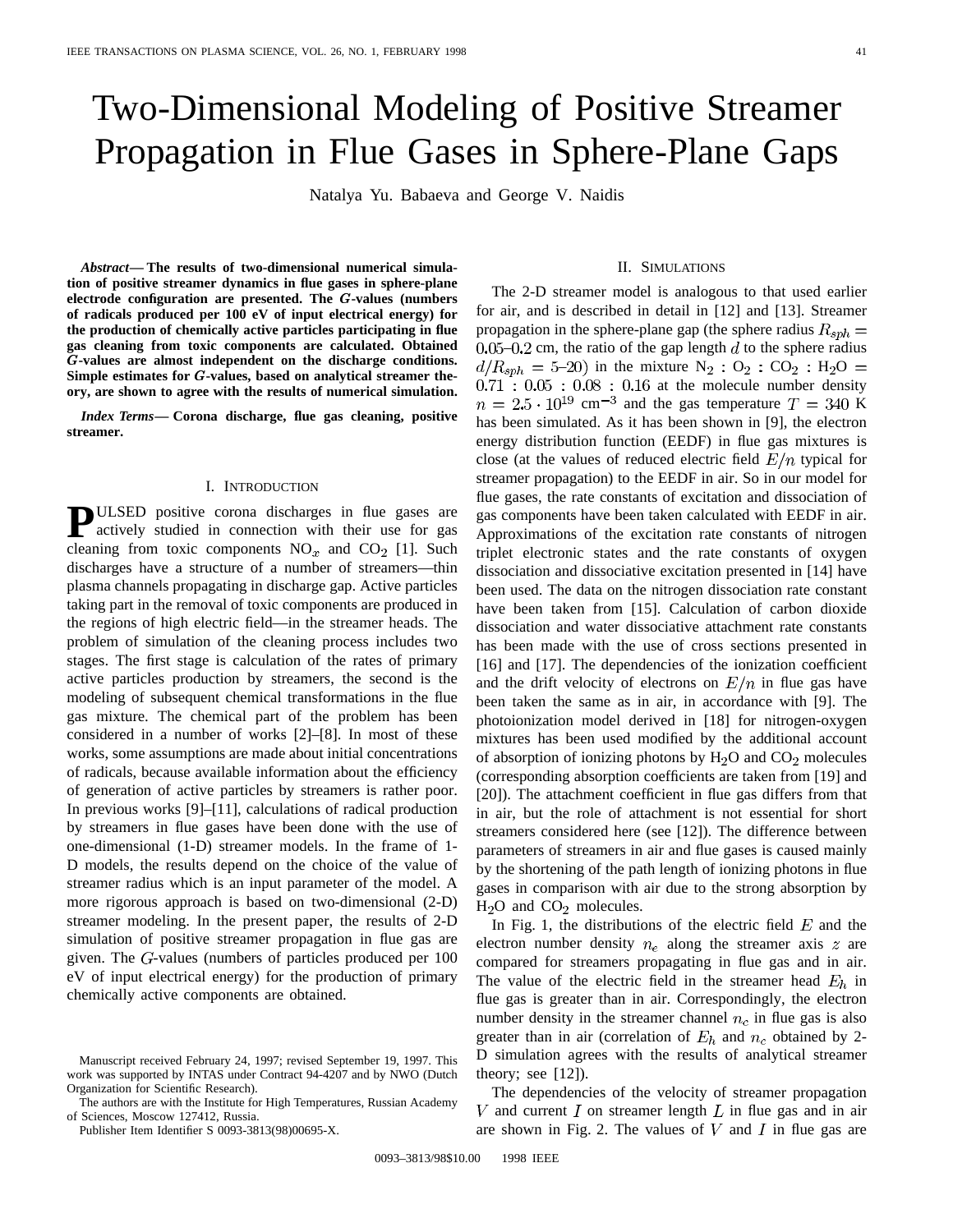

Fig. 1. (a) Electric field and (b) electron number density distributions along the streamer axis in air (lines 1) and flue gas (lines 2), for sphere radius  $R_{sph} = 0.2$  cm, gap length  $d = 1$  cm, applied voltage  $U = 14$  kV.

slightly greater than in air (for the same external conditions). Streamer radius R in flue gas is about  $10-20%$  less than in air.

The results of simulation show that, as for streamers in air [12], the values of  $E_h$  and  $n_c$  are almost independent on the external conditions of the discharge (the applied voltage, the sphere radius, and the gap length). Streamer radius, velocity, and current increase with the applied voltage.

Concentrations have been calculated of chemically active components generated in the flue gas mixture: electronically excited nitrogen molecules  $N_2^*$  (producing radicals in collisions with  $O_2$ ,  $CO_2$ , and  $H_2O$  molecules), nitrogen atoms N, oxygen atoms in ground state  $O(^3P)$ , and in excited state  $O(^1D)$ , CO and OH radicals. In Fig. 3, axial values of concentrations  $n_e, n_N$  and linear number densities  $N_e, N_N$  (concentrations integrated in radial direction) of electrons and nitrogen atoms in streamer channel are presented for two time moments of streamer propagation in flue gas. It is seen that atoms are generated mainly in streamer head, their concentration in the channel does not change during streamer propagation. Concentration of electrons in the channel slightly decreases with time due to three-body attachment to oxygen molecules. The ratio  $n_e/n_N$  is greater than  $N_e/N_N$ . It means that the



Fig. 2. (a) Dependencies of streamer velocity and (b) current on its length in air (lines 1, 3) and flue gas (lines 2, 4), for  $R_{sph} = 0.05$  cm,  $d = 0.5$ cm,  $U = 6$  kV (lines 1, 2) and for  $R_{sph} = 0.2$  cm,  $d = 1$  cm,  $U = 14$ kV (lines 3, 4).

effective width of the radial distribution of electrons [which can be estimated as  $(4N_e/\pi n_e)^{1/2}$  is smaller than that of nitrogen atoms. This fact is caused by stronger dependence of ionization coefficient on  $E/n$  in comparison with the dissociation coefficient (the electric field in the streamer head is maximal at the axis and decreases in radial direction).

The results of calculation show that, as in air [21], the dependence of the  $G$ -values on external conditions in flue gas is weak. As an example, in Fig. 4, the  $G$ -values for nitrogen atoms production are given corresponding to various parameters of the gap and applied voltages. They slowly decrease with growth of streamer length. Calculated  $G$ -values for production of chemically active components are given in Table I. Also, estimations of the  $G$ -values are presented in the table obtained with the use of analytical streamer theory (see below).

### III. DISCUSSION

It is interesting to compare the  $G$ -values obtained by 2-D modeling and estimated with the use of simple analytical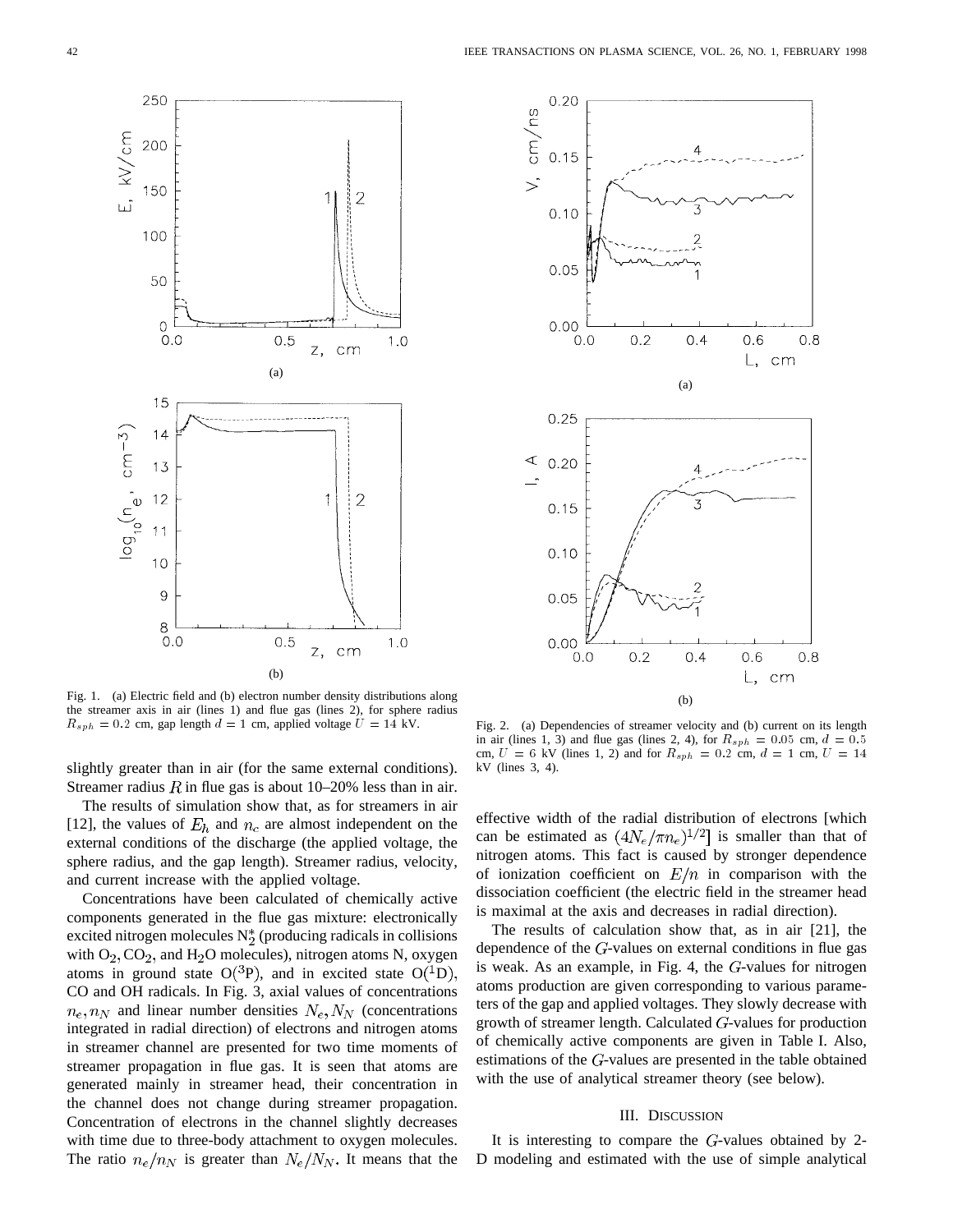

Fig. 3. (a) Distributions of concentrations and (b) linear number densities of electrons (lines 1, 2) and nitrogen atoms (lines 3, 4) along the streamer axis, for  $R_{sph} = 0.05$  cm,  $d = 0.\overline{5}$  cm,  $U = 6$  kV, at two time moments t: 2.4 ns (lines 1, 3) and 5.6 ns (lines 2, 4).

relations [21] based on the analytical streamer theory [22]. The value  $G_i$  corresponding to the production of active particles of sort  $j$  in reactions with high enough energy thresholds (when particles are generated mainly in streamer head) is given by the expression

$$
G_j = \frac{C}{\ln(L/R)} \sum x_i F_{ij} \tag{1}
$$

where C is the numerical factor of the order of 1,  $x_i$  is the relative concentration of molecules of sort  $i$  in the mixture, and the values  $F_{ij}$  are

$$
F_{ij} = \frac{\int_{E_c/n}^{E_h/n} \frac{K_{ij}}{V_{dr}} d(E/n)}{e(E_h/n)^2}.
$$
 (2)

Here  $K_{ij}$  is the reaction rate constant for the production of particles j in collisions of electrons with molecules  $i, V_{dr}$  is the drift velocity of electrons. The upper limit of the integral in (2) is the maximal value of the reduced electric field in the



Fig. 4. Dependence of the G-factor for nitrogen atoms production on streamer length in flue gas, for  $R_{sph} = 0.05$  cm,  $d = 0.5$  cm,  $U = 6$  kV (line 1);  $R_{sph} = 0.2$  cm,  $d = 1$  cm,  $U = 20$  kV (line 2) and 14 kV (line 3);  $R_{sph} = 0.1$  cm,  $d = 1$  cm,  $U = 8$  kV (line 4).



Fig. 5. Dependencies of the values  $F$  for the production of active particles in flue gas mixtures on the reduced electric field in streamer head (see the text).

streamer head  $E_h/n$ , the lower limit is the reduced field in the streamer channel  $E_c/n$  (note that the dependence of the integral on the lower limit is very weak).

In Fig. 5, the values  $F$  for the production of active particles in flue gas mixtures (calculated with the use of EEDF for air) are presented as functions of the  $E_h/n$  value. Lines marked "O(3P)," "O(1-D)," "CO," "N," "N2\*," and "OH" correspond to generation of these particles at dissociation and dissociative excitation of  $O_2$  molecules, dissociation of  $CO_2$  and  $N_2$ molecules, excitation of triplet states of  $N_2$ , and dissociative attachment to  $H<sub>2</sub>O$ , respectively. At calculating  $G$ -factors with the use of  $(1)$ , these F-values must be multiplied by corresponding concentrations of molecules in the mixture. The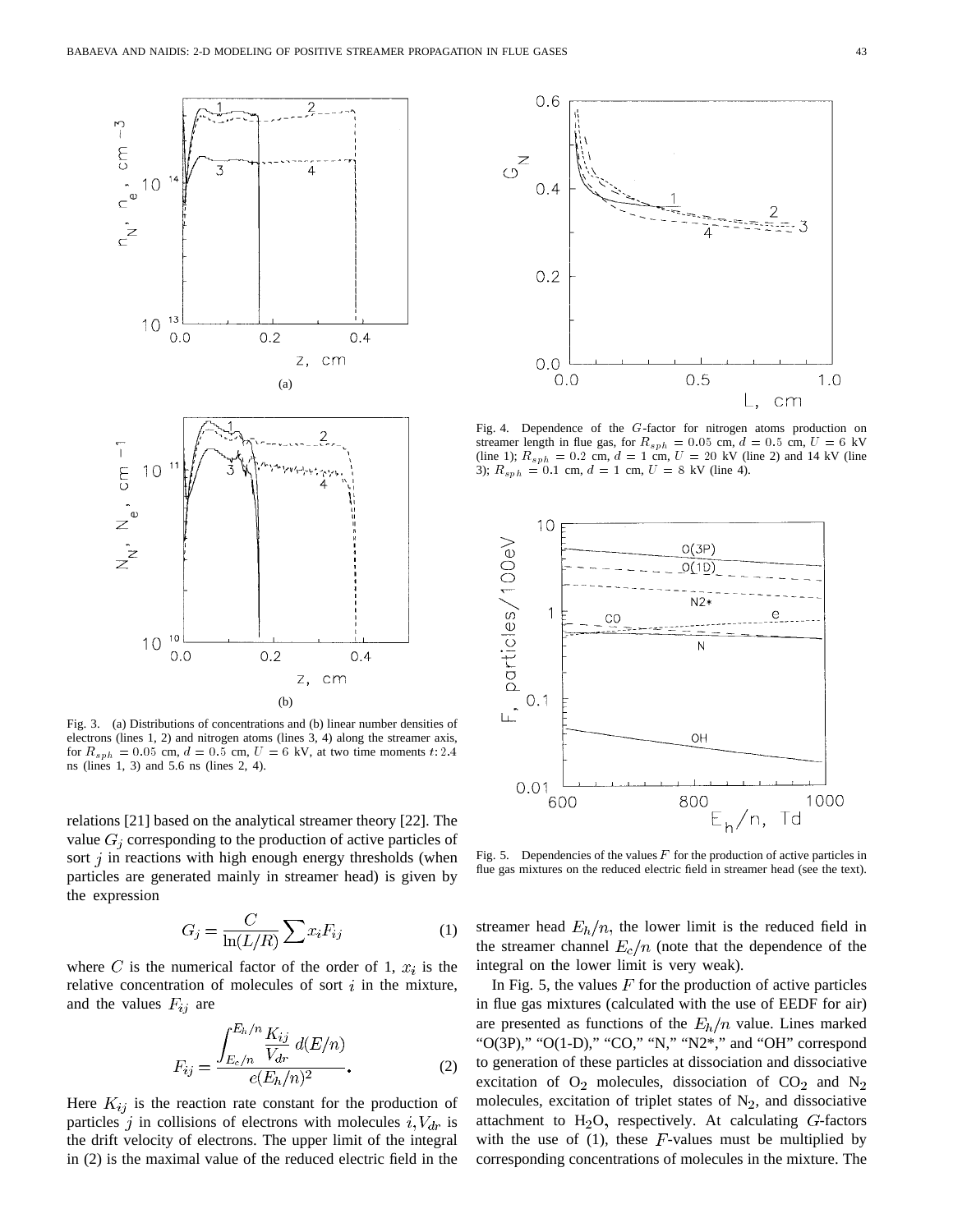TABLE I G-VALUES IN THE MIXTURE  $\textbf{N}_2$  :  $\textbf{O}_2$  :  $\textbf{CO}_2$  :  $\textbf{H}_2\textbf{O} =$   $0.71$  :  $0.05$  :  $0.08$  :  $0.16$ 

|  | ΩU       |               | $\mathbf{C}^{\dagger} \mathbf{N}^*$ |               |  |
|--|----------|---------------|-------------------------------------|---------------|--|
|  | 007-0.01 | $0.05 - 0.06$ | $1.2 - 1.5$                         | $0.28 - 0.36$ |  |
|  |          |               | 19<br>.                             |               |  |

line marked "e" in Fig. 5 describes generation of electrons and takes into account all ionization channels in the flue gas mixture (it is assumed that the ionization rate in flue gases is the same as in air; see above). Note that in the range of  $E_h/n$ , typical for streamer propagation in flue gases (800–900 Td), the dependencies of F-values on  $E_h/n$  are rather weak. So the inaccuracy at calculation of  $F$ -values related with the use of EEDF in air instead of real EEDF in the flue gas mixture is small enough, and the  $F$ -values given in Fig. 5 can be used for flue mixtures with various relative concentrations of main components.

The  $G$ -values estimated in accordance with  $(1)$  for the considered mixture  $N_2$ :  $O_2$ :  $CO_2$ :  $H_2O = 0.71$ :  $0.05$ :  $0.08:0.16$  are presented in Table I (for  $E_h/n = 800$  Td and the ratio  $C/\ln(L/R)$  in (1) taken equal to 1). The G-value for oxygen atoms  $O(^3P)$  includes deposits of both  $O_2$  and  $CO_2$ dissociation. Comparison of these estimates with the results of 2-D simulation shows their reasonable agreement.

For the modeling of chemical transformations in the mixture after streamer discharge, the knowledge of not only  $G$ -factors but also of the concentrations of radicals in the streamer trail is needed. Their values can be easily estimated by comparison of corresponding  $G$ -factors with the  $G$ -factor for generation of electrons ( $G_e \approx 0.7$ ) taking into account that the concentration of electrons in streamer channel is  $\sim (3-4) \cdot 10^{14}$  cm<sup>-3</sup>. Thus, for the considered flue gas mixture, such an estimation gives concentration of nitrogen atoms  $\sim (1.6-2.1) \cdot 10^{14}$  cm<sup>-3</sup> close to the result of 2-D simulation (see Fig. 3).

Note that the model used in this work does not take into account the streamer–cathode interaction. So it cannot describe the stage when the streamer head approaches the cathode and, respectively, the later stage of the electric field redistribution inside the channel after crossing the gap.

Due to numerical limitations, the simulation has been made of streamers in relatively short gaps. In the case of longer gaps, used in practice, situation will not change till the time of streamer propagation is less than the characteristic time  $\tau_c$  of decrease of the channel conductivity (at atmospheric molecule number densities  $\tau_c$  is several tens of nanoseconds). So, the results obtained in this work can be applied in conditions when the duration of the voltage pulse is shorter than  $\tau_c$  and than the time needed for streamer to cross the gap.

## IV. SUMMARY

Numerical simulation of positive streamer propagation in flue gas shows that, analogously to streamers in air [12], some of the streamer parameters (radius, velocity, current) essentially depend on the external conditions of the discharge, while other parameters (the electric field in streamer head, electron and radical concentrations in streamer channel, the

 $G$ -values for radical production) are almost constant. The  $G$ values in a given flue gas mixture can be estimated with the use of a simple analytical expression (1).

#### ACKNOWLEDGMENT

The authors would like to thank Dr. E. M. van Veldhuizen and Prof. W. R. Rutgers for helpful discussions.

#### **REFERENCES**

- [1] *Non-Thermal Plasma Techniques for Pollution Control*, B. M. Penetrante and S. E. Schultheis, Eds. Berlin: Springer, 1993.
- [2] B. M. Penetrante, "Plasma chemistry and power consumption in nonthermal DeNOx," in *Non-Thermal Plasma Techniques for Pollution Control*, B. M. Penetrante and S. E. Schultheis, Eds. Berlin, Germany: Springer, 1993, pt. A, pp. 65–89.
- [3] R. P. Dahiya, S. K. Mishra, and A. Veefkind, "Plasma chemical investigations for NO<sub>x</sub> and SO<sub>2</sub> removal from flue gases," *IEEE Trans. Plasma Sci.*, vol. 21, pp. 346–348, 1993.
- [4] G. Yu. Alekseev, A. V. Levchenko, and V. A. Bityurin, "Flue gas cleaning by pulse corona: Chemical kinetics and heat- and masstransfer in NO/SO2 removal," Res. Rep. 93/2, IVTAN-ANRA, Moscow, U.S.S.R., 1993.
- [5] J. J. Lowke and R. Morrow, "Theoretical analysis of removal of oxides of sulphur and nitrogen in pulsed operation of electrostatic precipitators," *IEEE Trans. Plasma Sci.*, vol. 23, pp. 661–671, 1995.
- [6] W. Sun, B. Pashaie, S. Dhali, and F. I. Honea, "Non-thermal plasma remediation of SO<sub>2</sub>/NO using a dielectric-barrier discharge," *J. Appl. Phys.*, vol. 79, pp. 3438–3444, 1996.
- [7] A. C. Gentile and M. J. Kushner, "Microstreamer dynamics during plasma remediation of NO using atmospheric pressure dielectric barrier discharges," *J. Appl. Phys.*, vol. 79, pp. 3877–3885, 1996.
- [8] M. B. Zheleznyak and E. A. Filimonova, "Modeling of gas phase chemical reactor based on pulsed streamer discharge for removal of toxic admixtures," *High Temp.*, vol. 36, no. 3, 1998.
- [9] I. Gallimberti, "Impulse corona simulation for flue gas treatment," *Pure Appl. Chem.*, vol. 60, pp. 663–674, 1988.
- [10] A. A. Kulikovsky, A. Kh. Mnatsakanian, G. V. Naidis, and Yu. M. Solozobov, "Models for positive corona streamer propagation in air and combustion products," in *Proc. XXI Int. Conf. Phenom. Ioniz. Gases*, Bochum, Germany, 1993, vol. 1, pp. 297–298.
- [11] R. Morrow, J. J. Lowke, A. J. Paulson, and A. J. Prokopiuk, "Pulsed positive corona to reduce NO2 and SO2 emissions," in *Proc. XXII Int. Conf. Phenom. Ioniz. Gases*, Hoboken, NJ, 1995, vol. 1, pp. 143–144.
- [12] N. Yu. Babaeva, and G. V. Naidis, "Two-dimensional modeling of positive streamer dynamics in nonuniform electric fields in air," *J. Phys. D: Appl. Phys.*, vol. 29, pp. 2423–2431, 1996.
- [13]  $\frac{1}{\sqrt{2}}$ , "Dynamics of positive and negative streamers in air in weak uniform electric fields," *IEEE Trans. Plasma Sci.*, vol. 25, pp. 375–279, 1997.
- [14] N. L. Aleksandrov, A. E. Bazelyan, E. M. Bazelyan, and I. V. Kochetov, "Modeling of long streamers in gases at atmospheric pressure," *Plasma Phys. Rep.*, vol. 21, pp. 57–69, 1995.
- [15] B. M. Penetrante, M. C. Hsiao, B. T. Merritt, G. E. Vogtlin, and P. H. Wallman, "Comparison of electrical discharge techniques for nonthermal plasma processing of NO in N2," *IEEE Trans. Plasma Sci.*, vol. 23, pp. 679–687, 1995.
- [16] D. I. Slovetsky, *Mechanisms of Chemical Reactions in Nonequilibrium Plasmas*. Moscow: Nauka, 1980 (in Russian).
- [17] R. N. Compton and L. G. Christophorou, "Negative ion formation in H2O and D2O;" *Phys. Rev.*, vol. 154, pp. 110–121, 1967.
- [18] M. B. Zheleznyak, A. Kh. Mnatsakanian, and S. V. Sizykh, "Photoionization of nitrogen-oxygen mixtures by gas discharge radiation," *High Temp.*, vol. 20, pp. 357–361, 1982.
- [19] R. D. Hudson, "Critical review of ultraviolet photoabsorption cross sections for molecules of astrophysical and aeronomical interest," *Rev. Geophys. Space Phys.*, vol. 9, pp. 305–406, 1971.
- [20] G. R. Cook, P. H. Metzger, and M. Ogava, "Absorption, photoionization and fluorescence of CO2;" *J. Chem. Phys.*, vol. 44, pp. 2935–2944, 1966.
- [21] G. V. Naidis, "Modeling of plasma chemical processes in pulsed corona discharges," *J. Phys. D: Appl. Phys.*, vol. 30, pp. 1214–1218, 1997.
- [22] M. I. Dyakonov and V. Yu. Kachorovsky, "Theory of streamer discharge in semiconductors," *Sov. Phys. JETP*, vol. 67, pp. 1049–1054, 1988.